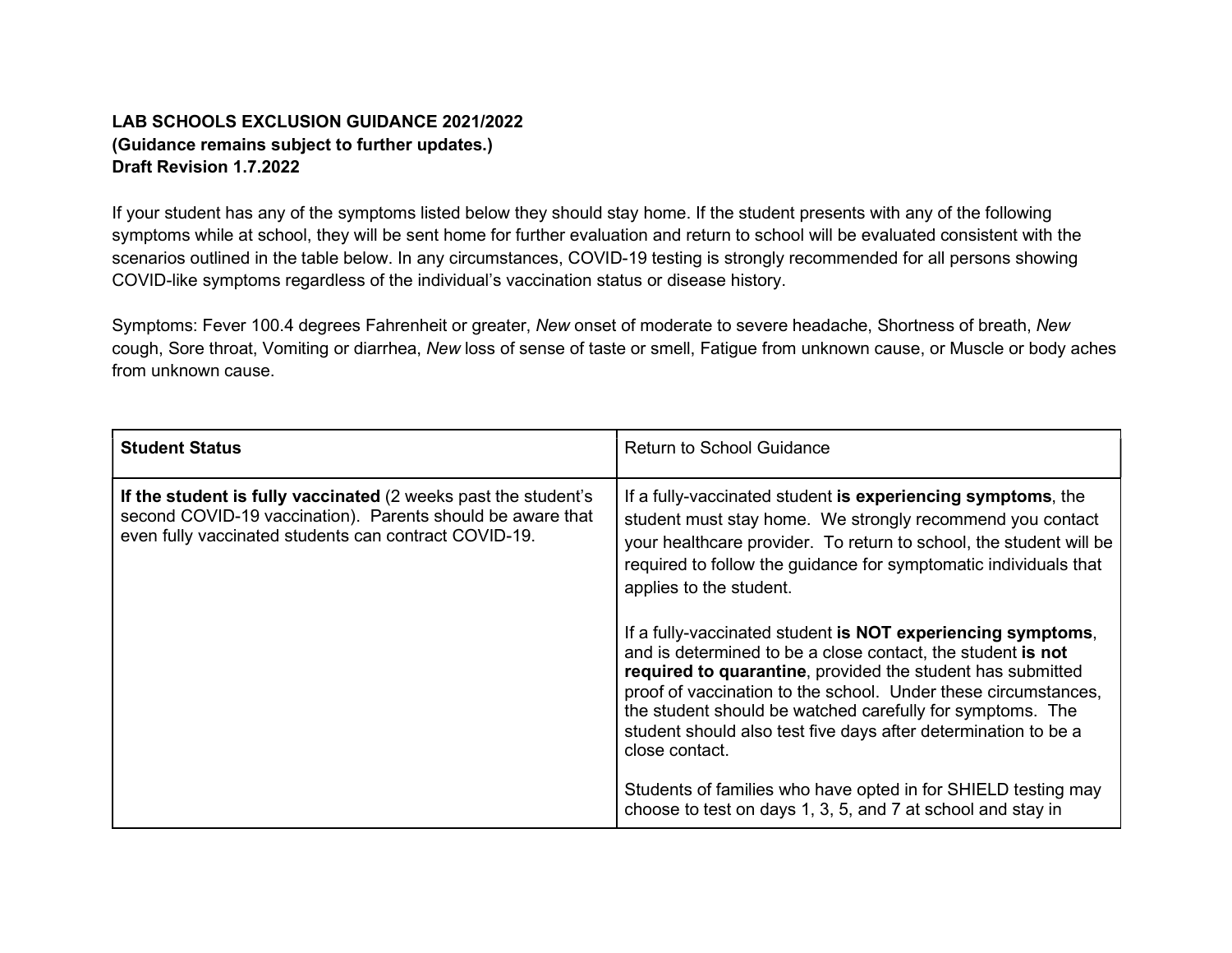|                                                                                                                                                                                                                                                                                                                                 | school with negative test results. Should BinaxNOW be<br>available and approved, families may opt-in to use that testing<br>mechanism for Test to Stay. Masking will be required at all<br>times for all students using the Test to Stay Option while at<br>school. **                                                                                                                                                                                                                                                                                                                                                                        |
|---------------------------------------------------------------------------------------------------------------------------------------------------------------------------------------------------------------------------------------------------------------------------------------------------------------------------------|-----------------------------------------------------------------------------------------------------------------------------------------------------------------------------------------------------------------------------------------------------------------------------------------------------------------------------------------------------------------------------------------------------------------------------------------------------------------------------------------------------------------------------------------------------------------------------------------------------------------------------------------------|
| If your student tests positive for COVID-19<br><b>OR</b><br>Is a close contact to a positive case and develops<br>symptoms (regardless of the student's vaccination status).<br>Close contact – Anyone within 6 feet for more than 15 minutes<br>in a 24 hour period to an individual that has tested positive for<br>COVID-19. | The student must stay home. The parent/guardian should call<br>the main office to report absence and wait to hear further<br>instructions from the school nurse and McLean County Health<br>Department. Contact your healthcare provider.<br>To return to school, the student must stay home 5 days from<br>either the testing date if the student experiences no symptoms<br>or the first day of symptoms, provided symptoms have improved<br>To return to school, the student must stay home 5 days from<br>either the testing date if the student experiences no symptoms<br>or the first day of symptoms, provided symptoms have improved |
|                                                                                                                                                                                                                                                                                                                                 | The student needs to be 24 hours with no fever (without fever<br>reducing medication) AND improvement in symptoms to be<br>release from isolation.                                                                                                                                                                                                                                                                                                                                                                                                                                                                                            |
| If your student, regardless of vaccination status, is<br>symptomatic (see list above):<br>If your student presents with symptoms during the school<br>day they will be sent home.                                                                                                                                               | The student must stay home. The parent/guardian should call<br>the main office to report the student's absence. Contact your<br>healthcare provider.<br>To return to school, the student must be fever free for 24 hours<br>(without medication), and diarrhea and vomit free for 24 hours.<br>Documentation of a negative RT-PCR, rapid molecular, or<br>antigen test is acceptable to return.<br>If the symptomatic student has a diagnostic test within 24 hours                                                                                                                                                                           |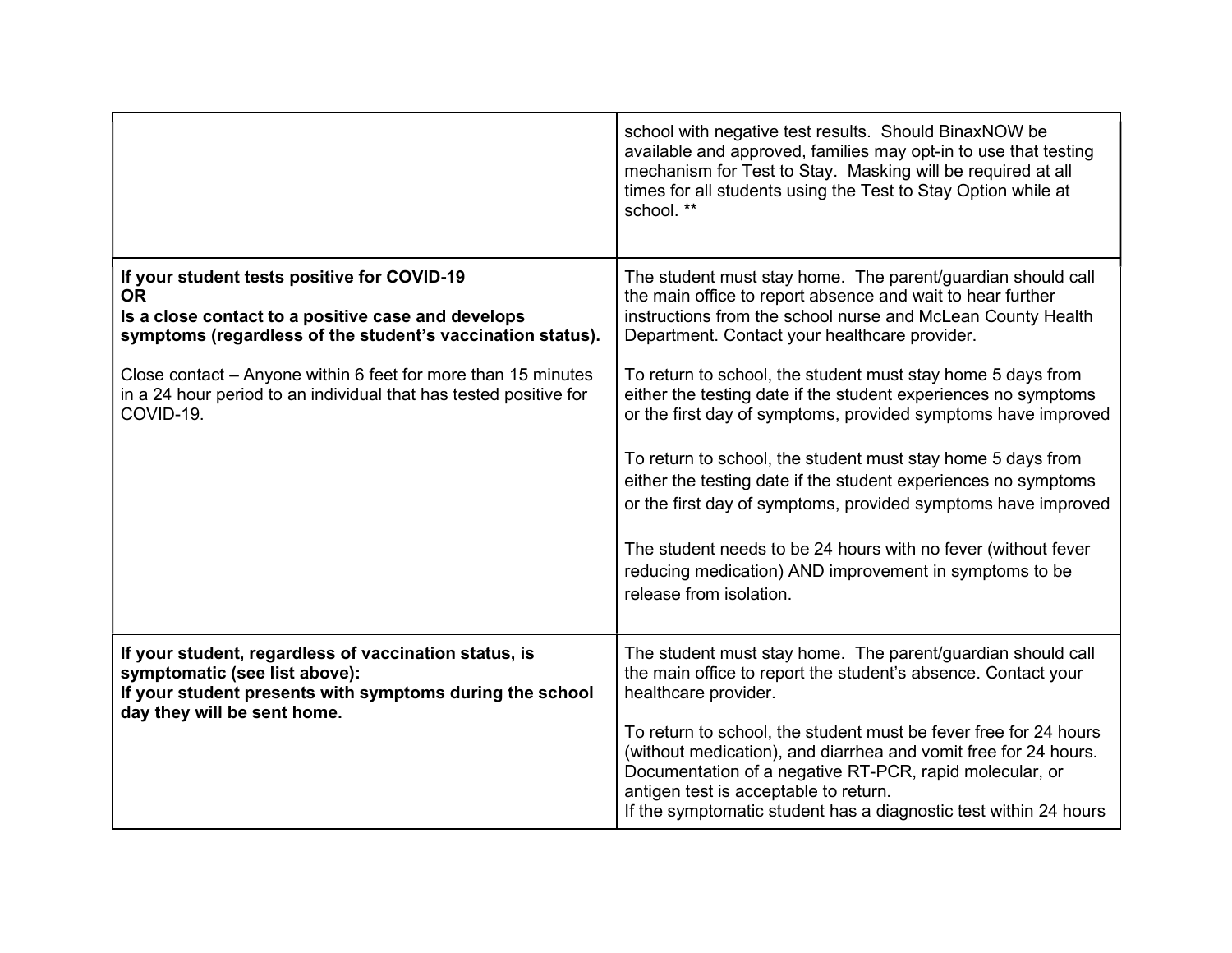|                                                                                                                                                                                                                                                                                                                                                                                                                                                                                                                                                                                                                                                                                                                                                                                                                                                                                                                                                              | of being excluded from school, their unvaccinated<br>siblings/household members may finish the school day and be<br>excluded beginning the following day until results are back and<br>negative.<br>Home testing kits are not allowed.                                                                                                                                                                                                                                                                                                                                                                                                                                                                                                                                                                                                                         |
|--------------------------------------------------------------------------------------------------------------------------------------------------------------------------------------------------------------------------------------------------------------------------------------------------------------------------------------------------------------------------------------------------------------------------------------------------------------------------------------------------------------------------------------------------------------------------------------------------------------------------------------------------------------------------------------------------------------------------------------------------------------------------------------------------------------------------------------------------------------------------------------------------------------------------------------------------------------|----------------------------------------------------------------------------------------------------------------------------------------------------------------------------------------------------------------------------------------------------------------------------------------------------------------------------------------------------------------------------------------------------------------------------------------------------------------------------------------------------------------------------------------------------------------------------------------------------------------------------------------------------------------------------------------------------------------------------------------------------------------------------------------------------------------------------------------------------------------|
| If your student is symptomatic (regardless of vaccination<br>status) and does not see a healthcare provider or does not<br>get tested for COVID-19.                                                                                                                                                                                                                                                                                                                                                                                                                                                                                                                                                                                                                                                                                                                                                                                                          | The student must stay home for 5 calendar days from the onset<br>of symptoms. To return to school after the 5 calendar days, with<br>a negative test confirming symptoms are not caused by COVID-<br>19.<br>Unvaccinated household members in school must also remain<br>home.                                                                                                                                                                                                                                                                                                                                                                                                                                                                                                                                                                                 |
| If your student is not fully vaccinated, is a close contact to<br>a confirmed COVID-19 case and does not experience<br>symptoms:<br>A close contact is anyone who was within 6 feet of a<br>confirmed case of COVID-19 (with or without a mask) for a<br>cumulative total of 15 minutes or more over a 24-hour<br>period during the infections period, which begins 2<br>calendar days before the onset of symptoms (if any) or 2<br>calendar days before the test (if no symptoms).<br>If someone in your family tests positive for COVID-19<br>$\bullet$<br>please keep unvaccinated students home from school<br>and call the school nurse to discuss. Quarantine may<br>vary for household contacts.<br>If you are waiting on results for an immediate family<br>member please keep all unvaccinated students home<br>until results are received.<br>Close contacts at school are determined with the support<br>of the McLean County Health Department. | The student must stay home. The parent/guardian should call<br>the main office to report the student's absence.<br>To return to school, the Lab Schools may generally consider two<br>options depending on individual circumstances.<br><b>Option 1 -</b> , The student may return to schools after day 5,<br>provided the student does not develop symptoms and receives<br>a negative test on day 5.<br><b>OPTION 2</b> – Parents may choose to have their child tested on<br>days 1, 3, 5 and 7 from date of close contact and stay in school<br>as long as they receive a negative test. This test would be<br>conducted at school and is available for those students who<br>have opted in to SHIELD testing.**<br>The health department has the final authority on quarantine and<br>may require a full 14-day quarantine based on information<br>given. |